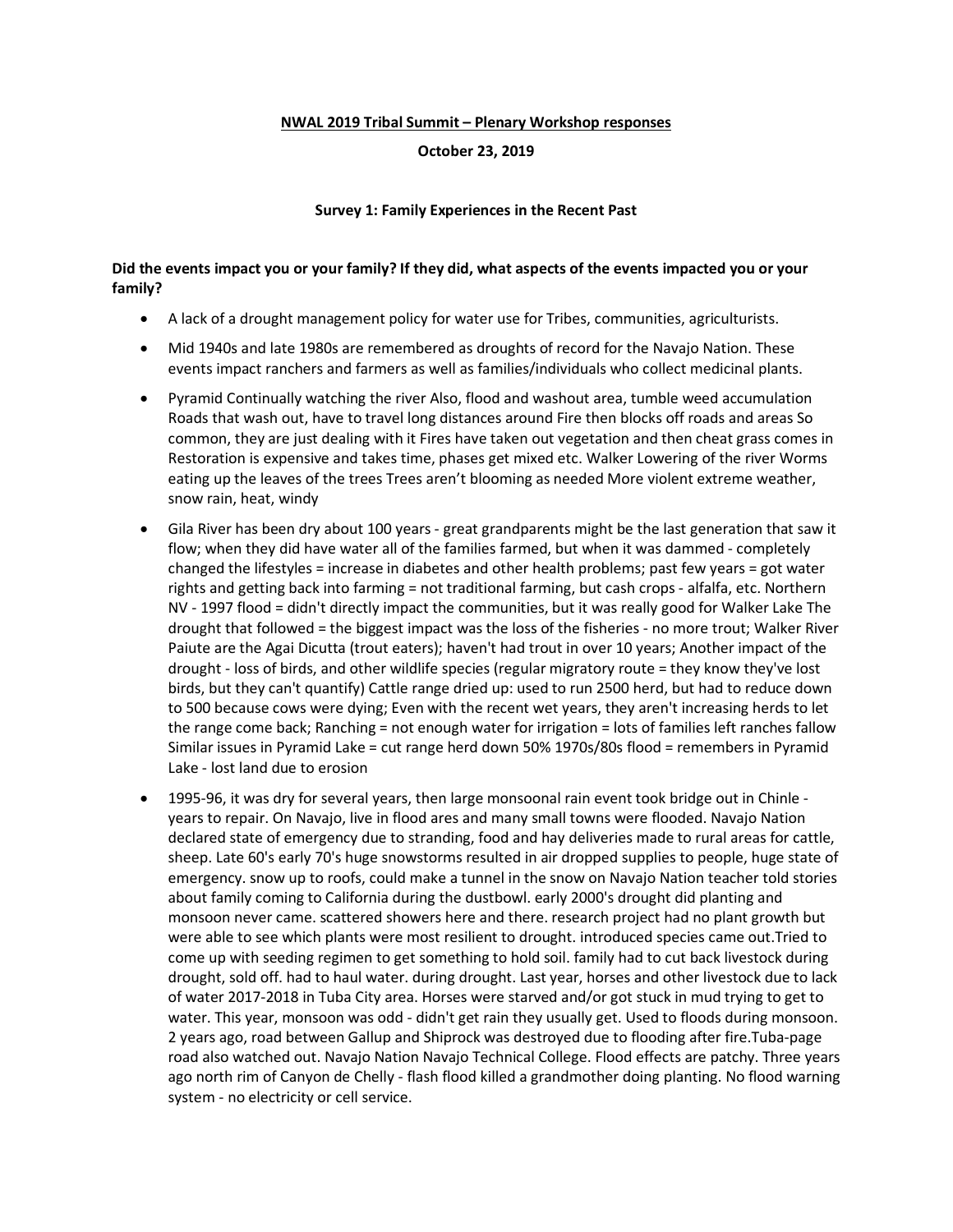- Heavy spring runoff created flood warnings, which led to emergency community planning. had to move people who lived in low lying areas.
- Yes, drought impacted crop & livestock production The "big dig" in Churchill county to drain water impacting Fallon tribal producers. Only 1 crop per irrigation was allowed in 2015
- Yes the floods fires, and droughts which caused major roads washing out, deciding when to irrigate, and speeded up the rotation of the crops (alfalfa).
- Flash flooding can wash out areas such as roads that keep people from traveling to different areas, while the droughts can cause brush fires that burns vegetation and creates more washouts. Pests begin to invade vegetation that can compromise them, allowing more invasive species to take over land. The extremes of the climate affects the ecosystem slowly, but is making droughts more common in desert areas. These extremes will make non-invasive species leave due to their habitat not being habitable and allow invasive species invade the left habitat.
- WATER costs have increased dramatically. Drought this summer monsoon brought just .56 inches of rain Crop reductions of more than 15%. Favorite campground in the chiricahua mountains burned and left desolate
- A lack of a drought management policy for water use for Tribes, communities, agriculturists.
- Yes, drought impacted crop & livestock production The "big dig" in Churchill county to drain water impacting Fallon tribal producers.
- Heavy spring runoff created flood warnings, which led to emergency community planning. had to move people who lived in low lying areas.
- Drought of 2015-2016 caused limited crop season & low production included limited revenue.
- Of course. Floods. Too much water can damage crops wash away top soil especially when soil has been dry for few years
- Receding quantity of herbal traditional medicines and overall lost of vegetation
- Weather: Drought & Wildfires

# **Were there droughts that were more impactful for you or your family than the ones shown in these data? What made those droughts problematic?**

- 1940s and 1980s for Navajo Nation. Lakes are going dry and landscapes are changing over time. Some lakes are completely gone and no longer exist. In the mountains, the trees are dying (piñon pine and juniper) because of overall lack of precipitation. Some of the animal populations are changing over time too. It is a cyclical process of change.
- 2016 river came very high and close to homes, washed out roads
- 1950s drought = no irrigation water in Pyramid Lake remembers going down and blocking the whole river off to irrigate the lands;
- Fires floods drought conditions
- Yes, in year 2015 tribal producers were only allowed one watering to their crop
- Walker Lake lost their entire fish population--Lahonton trout. Now a "dead lake." TDS (total dissoved solids) levels went way up. Nothing for cattle to eat--died. Herds cut back 60%. Affected incomes. Cattle got into the river system, ate everything, caused river erosion. Extreme fire dangers. irrigation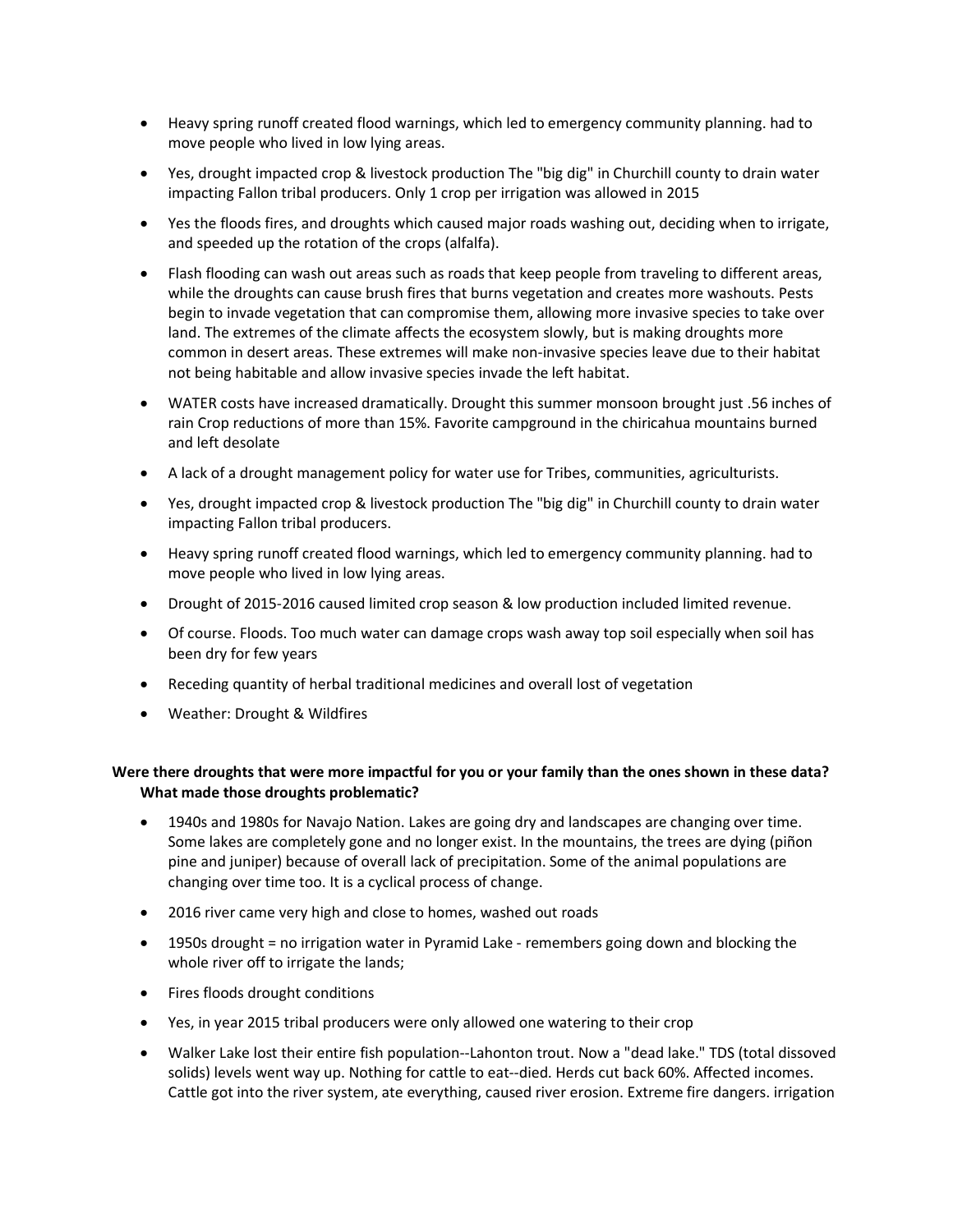system could only support two cuttings of alfalfa. More upstream users of ground water, which reduces surface water flows to our lakes. Upstream ag. producers moving to more water-intensive crops.

- The most impactful droughts occurring in our area were after the data set presented
- Those droughts in 2012 and 2015
- See previous
- The most impactful droughts occurring in our area were after the data set presented
- Yes. After drought came the flood in Churchill County.

## **How has knowledge of the events been passed down within your family?**

- The worldwide abuse of natural world can be felt locally. We are starting to reach or have already reached a climate tipping point. The industrial revolution on Navajo Nation (coal and other mining) of the 1940s and 1950s etc. was not thought to have a big enough effect to cause climate change, but it was contributing and we see that now.
- Pyramid Lake = flood years farm lands eroded, and tore down fences = moved houses; Gila River = when the river dried up, the knowledge about how they used to farm quit being passed down;
- These events in our area wer in last few yrs. Historical data in
- Oral history Prior to the 1930's families had to travel distances to hills to find a water source to grow gardens for subsistence.
- Pyramid Lake = flood years farm lands eroded, and tore down fences = moved houses; Gila River = when the river dried up, the knowledge about how they used to farm quit being passed down;
- orally, news accounts, pictures
- Oral tradition of how certain plants react to upcoming weather, similar to animals migrating to other areas, but the changing extreme climates ruin this aspect, and each specie change to the weather. This aspect of knowledge is not something that can be relied on if the climate continues to change erratically.
- It has not until my generation and I have shared the information with my family to raise consciousness of the issue.
- Pyramid Lake = flood years farm lands eroded, and tore down fences = moved houses; Gila River = when the river dried up, the knowledge about how they used to farm quit being passed down;
- It has not until my generation and I have shared the information with my family to raise consciousness of the issue.
- Parents provided experience of flooding in Churchill & fears.
- By talking about it within the family and friends

# **What examples of adaptation and resilience to drought events can be taken from your family's experience?**

• In Shiprock, NM , having to haul water for livestock due to a lack of precipitation. Rely more on irrigation. In Montana, crop prices go up when rain is not falling. Increased fires results in air quality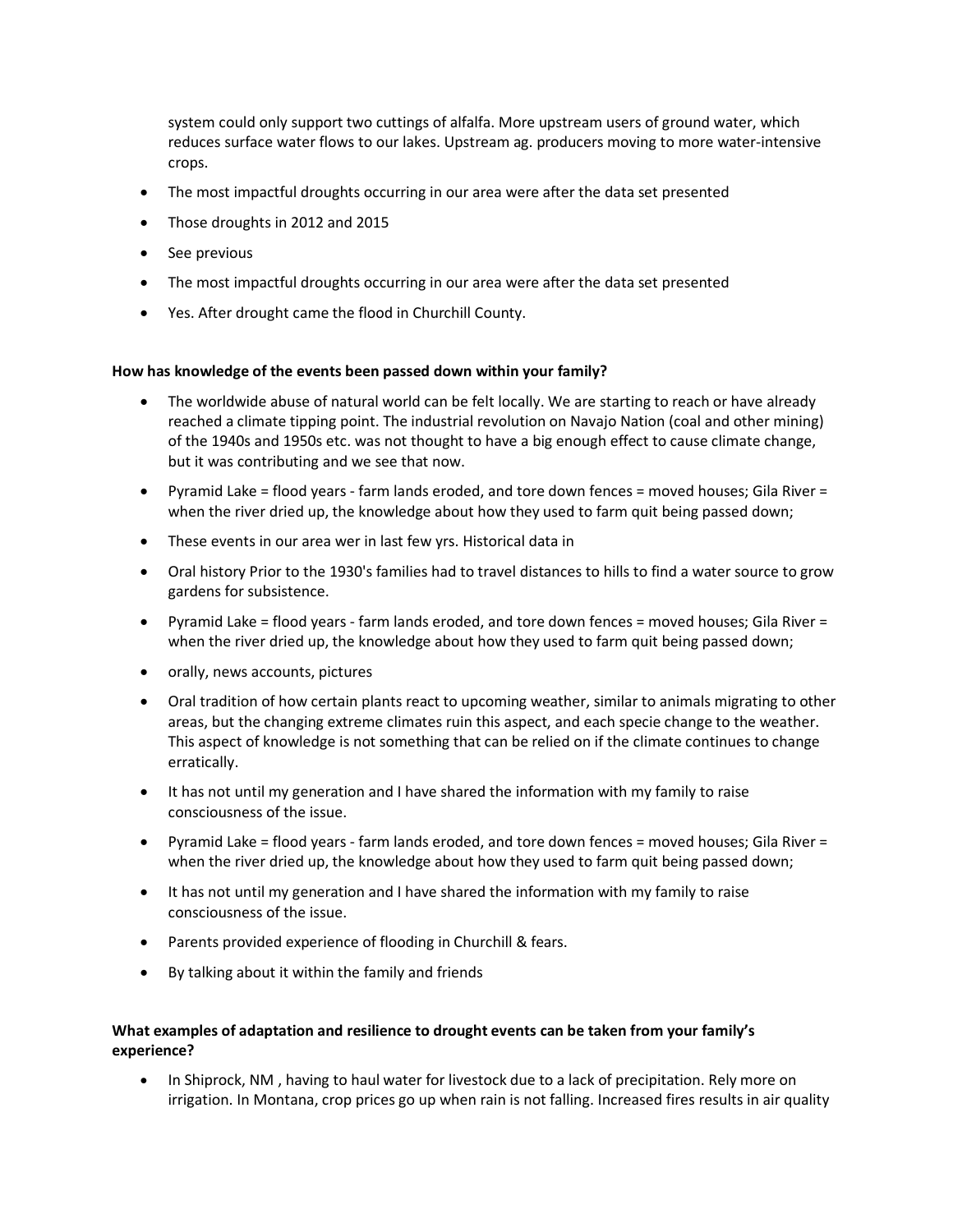issues, trees dying, increase of insect such as grasshoppers. Decrease in rangeland quality. Overgrazing results in invasion of undesirable species, increases in grassland fires. Dropping groundwater levels results in drinking water quality issues. Fisheries impacted. Warm water affects native fish populations. More wildlife come down into communities from their habitats foraging for food out of their habitat. In CA, we had neighborhood irrigation restrictions (1980s- and 90s). Even and odd address watering restrictions. Local temperature increases result in more AC use. Changes in snow pack levels results in melt off, and affects reservoir water storage. This impacts local irrigation districts Changing an irrigation method (from flood to center pivot, for example) to deal with water loss from evaporation. An increase

- From Indigenous view, seems like we talk about the surface or superficial aspects of climate change. We don't get down to the root core. Indigenous people have a basic understanding of these realities and can share the truth if the conference organizers want to hear it. As human beings we have forgotten to live in a respectful manner with the earth so the threshold or pivotal point is being exceeded and throwing everything out of balance.
- Gila depended on government subsistence foods when the river dried up; community never left made it work there in their homelands; Schurz - drought FSA emergency money compensation = proved the cattle were dead by just walking around taking pictures = huge die off; many ranchers sold the rest of their herds off; Pyramid Lake = cattleman sold theirs 50% (required by BIA); 2000 herd down to 800; ranchers are moving to different professions;
- Song that is sung during mens sweatlodge captured all of the things that were being taught during class about water quality, macroinvertebrates, etc...those songs were created a very long time ago.song talks about how flow, diversity, water quality are part of human wellbeing. Being in tune with surroundings to accommodate the unexpected. have rules about being alongside a small stream when it rains. little kids hear thunder elsewhere and know they need to leave. this is what resiliency is.
- Orally picture data news
- Switching to winter annual crops or low water use crops during drought In 2018 after the drought the flooding impacted the crop lands by the water tables increasing causing sink holes.
- Thinking about changing crops, but that is hard to consider. Thinking about water rights and how best to use it. Always want to use your water allocation--for ag, fisheries, ecosystem improvement. Looked at alternative drinking water sources. drilling more wells for livestock, using solar power- been a good project. renewable energy, as an alternative for farming revenue. geothermal too.
- repaired and redesigned drainage systems replanted and releveled fields and crops activities are in the planning process to repair infrastructure and existing facilities
- Consider alternative crops.
- Have a secondary income & be prepared. Yes

**Does the climate information we presented (time series of PMDI, stream flow data) capture the aspects of the drought event that actually impacted you? What about those data seem useful or not useful in describing the drought?**

- Does the information provided include annual precipitation or is it growing-season data?
- Lots of times we come to these kinds of conferences but we only talk about the issues and not the solutions. If there is any really effort to fix these problems science and technology won't be the answer because physical aspects of problem just half of it. For Indigenous the answer is totality of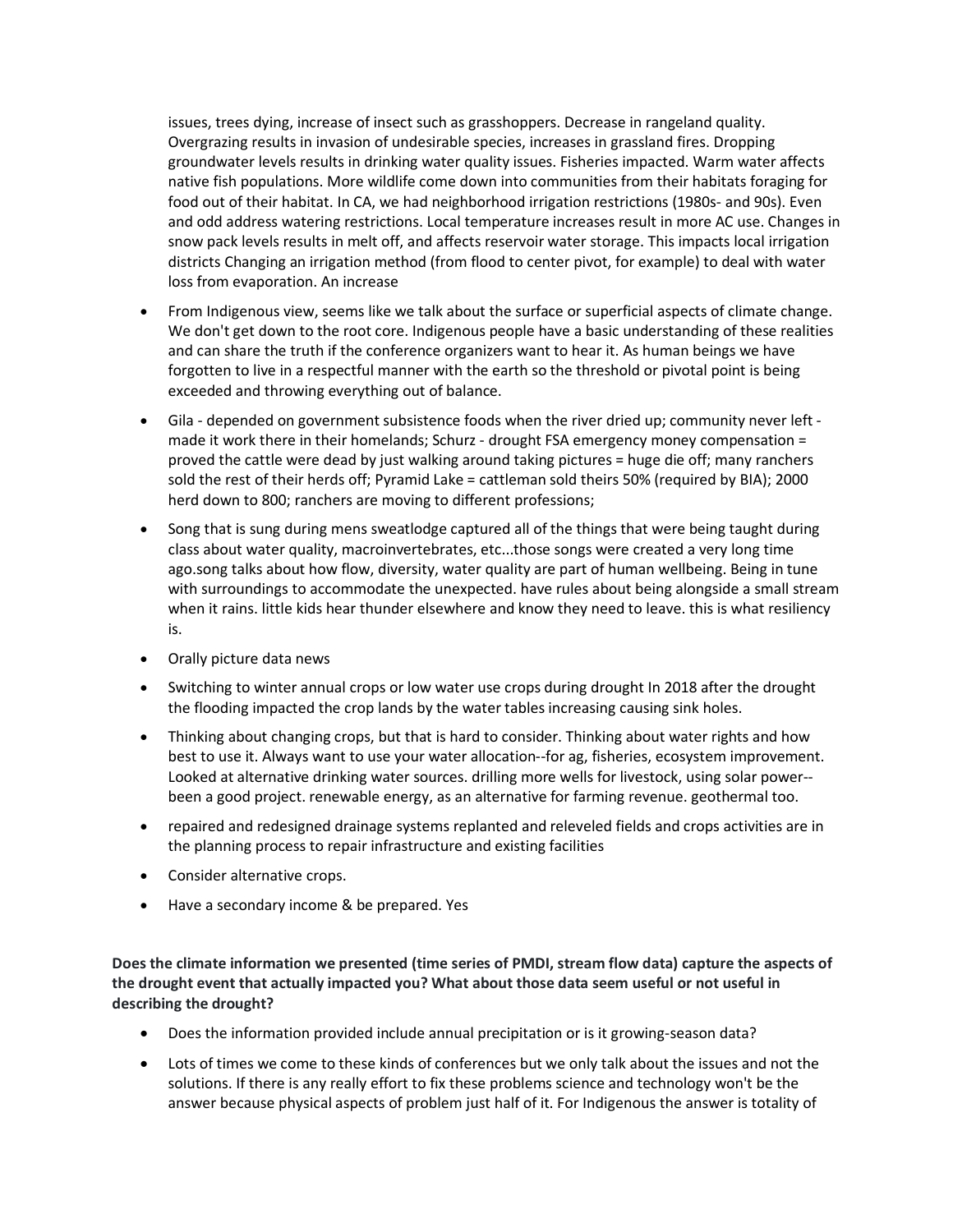spiritual and physical -- that is the truth. Science is handicapped. Some scientists understand the limitations and are recognizing the Indigenous perspective. For the Indigenous this is absolute and has to be this way.... otherwise we are spinning our wheels in obscurity and the great demise.

- No all the events are morer eventa
- In 2015-17 drought affected us & floods in 2018
- Yeah = their memories are in line with the results reported here; USDA monthly reports of water availability were helpful for cattleman (Pyramid Lake) = don't get these mail outs anymore
- We use it all the time. Helps keep track of water quality data. Affects aquatic life. Longterm is lower water supply, higher TDS, more danger for aquatic life. also affects spawning success--manage the spawning events if water too low.
- The more impactful events occurred after the data presented
- We are dependent on the gila river which has poor hydrology. While not in one of the graphs the gila is likely similar to the pattern we see on these graphs.
- Does the information provided include annual precipitation or is it growing-season data?
- Yes

# **Are these kinds of information you are using now? Why/why not? If you are using different information to understand drought, what is that and why are you using that information?**

- The empirical data is just one piece. We need to discuss what is causing these trends. It is scary but we need to talk about the causes. Indigenous people need to say what they need to say and everybody needs to listen to deal realistically with root causes of climate change. Scientists are depressed because we know we are at a superficial. Navajo say to remember first where you come from.
- Need each person to be able to enter their own info, too much geographical diversity
- Slow internet difficult to access climate information online; Pyramid Lake = Through tribal meetings = cattleman's meetings - USDA monthly reports of water availability were helpful for cattleman (Pyramid Lake) = don't get these mail outs anymore Walker River = BIA range assessment done a few years ago = this was really helpful to help plan for range; don't have the funding for better data; Gila = own telecommunications/internet services = publish on the internet where they get all of their information
- Yes but more recent data for recent yrs.
- Yes
- Water quality data. look at fish populations, native minnows. Based on minnow pop, we plant quantity of trout USGS flow monitoring along the watershed to terminal lakes.
- The information now used is the more current data as most of the impactful events occured after the timeline resented
- We are using bor s Colorado River simulation system to model local impacts.
- USGS & info. from other resources.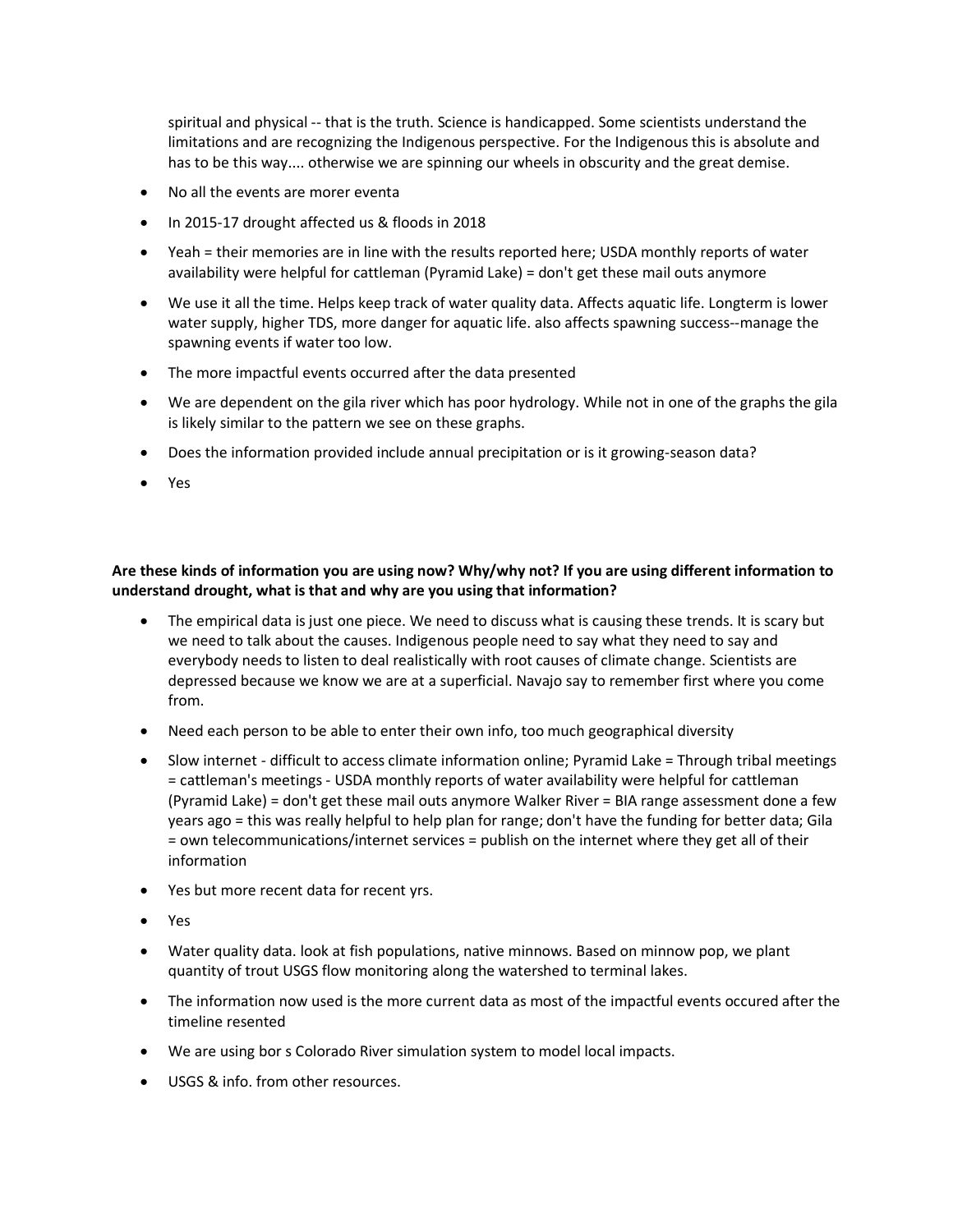### **Session #2: Community Experiences in the Deep Past**

# **We've presented information about past streamflow and drought that is based on tree rings. Do these data tell a story that is consistent with your community history—how often drought occurs, how long they last, and which were the worst droughts?**

- Drought interpreted so differently based on where you are from it is relative. Pyramid Lake water is greater than historically due to changes in water management - Lake near Gerlach (Winneemucca Lake?) dried up. parents stories of snow suggest more snow than is currently experienced memories of snow cover during all of winter, doesn't happen often. Last year was first time. Stories about how difficutl it is to manage livestock in snow but young people haven't experienced it so last year take advantage of teaching kids how to do it becasue it was the one time there was snow.
- Absolutely. The gila river was dammed on the late 1920s. The reservoir has been filled only 3 times 1941, 1978 to 1983, and 1993 -1994. The point is the hydrology of the gila parallels the general stream recreations shown. The gila was wet much of the 18th and 19th centuries until the latter part of the 19th century. The 1940s appear to be wetter but the fifties forward (except the late 1970s and early 1980s and 1993) have been dry. The impacts on Downstream growers was further impacted by Upstream diversions.
- We feel these questions are repetitious and we have already said our answers .
- Never really heard stories about drought in the past; Pyramid Lake = used to have forests in the North end of Pyramid Lake = used to have pinenut trees there (ancient = petrified); still had a handful (maybe 3), but they died in the fire two years ago; Evidence of sheep = old bones and skulls; Schurz = petroglyphs located up higher = communities used to live up higher in the mountains when the water level of the lake was higher; Gila River = wild plants drying out; used to be abundance of berries (remembers picking them with her grandma and mom); used to pick every year, but haven't been able to recently; wild spinach, cactus fruit being affected by times when it's too cold at night, and too hot in the day; Climate change affecting their plants;
- At Pyramid Lake the Little Nixon Bridge and water flume washed out in the early 1950's and was never replace this shows on the graph Snowfalls were greater in the late 1950's according to memory of those present at the table and also corresponds to the grAPH
- Yes somewhat. Been 2 to 4 years of wet then floods come after 7 to 9 years of drought
- Every 7-9 yrs. drought occurs followed by 2-3 years of flood years, this does coincide with the Northwest NV drought graph.
- In more desert-based areas, there is no current application for using tree rings in such communities. When water is diverted from the rivers for irrigation or farming to other outside communities, the accuracy of this data would be compromised, as far as applying to the benefits of one's community down river from the diverting communities.

# **Are there drought events that have affected your community that you don't see represented in these data?**

• The drought is an abstraction but the effects of drought affected real people and communities. Drought likely led to the collapse of some "prehistoric communities" in the latter 16th century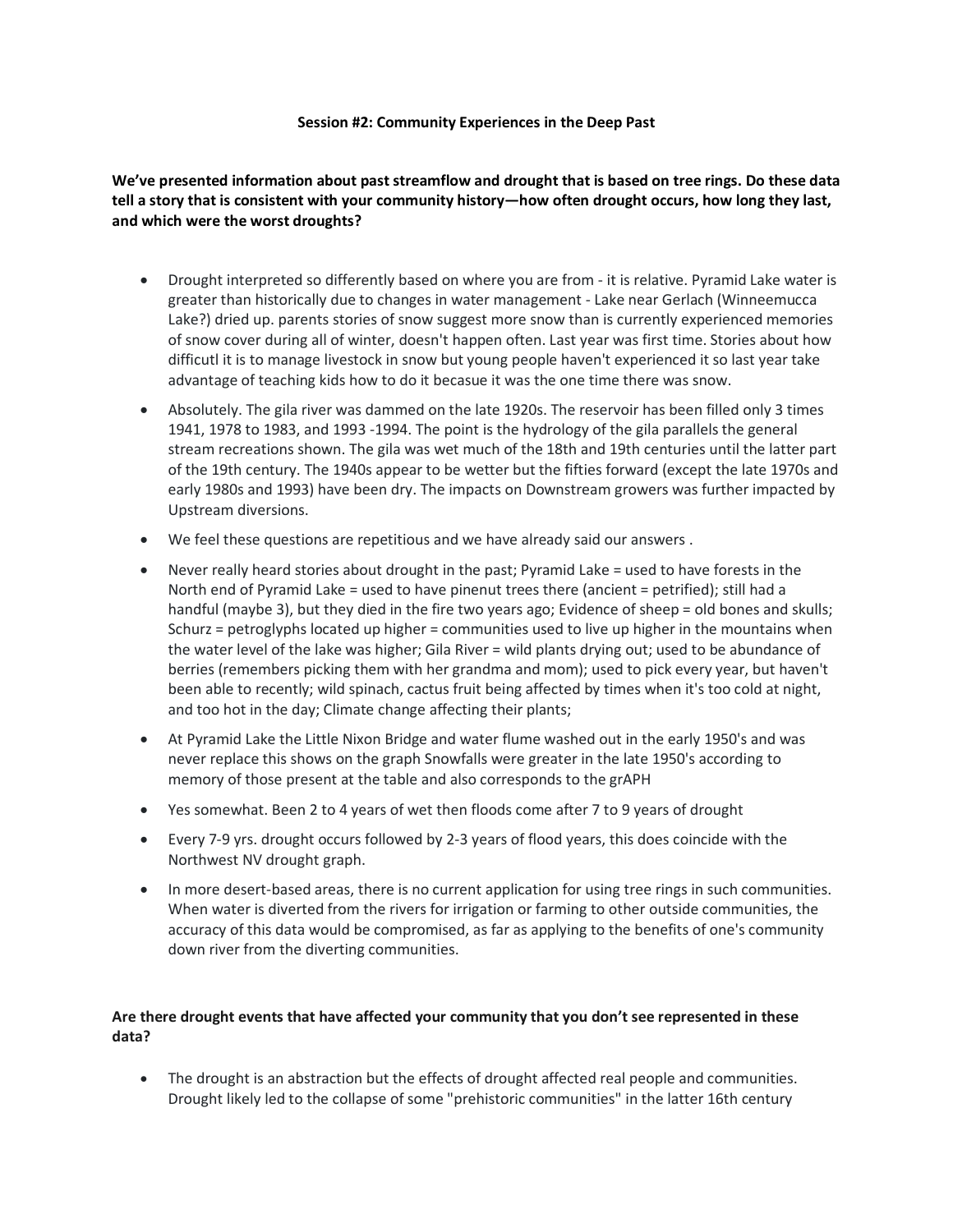- We feel these questions are repetitious and we have already said our answers . But in making sense of how science arrives at evidence of these drought patterns of 1580s. Immediate concern is how relevant of centuries ago climate relate to our current dilemma. Our concentration should be on our current dilemma and how do we move forward. Because of this horse blinder perspective that scientists have they analyze things to death. What is the benefit of this information for us and what do we walk away with from this? Our situation is so urgent, we can't really give the topic dry discussion.
- Gila river located south different climate than the upper Colorado River Basin = drier conditions;
- Reflects some historical events but not actual
- The construction of dam's on major rivers stopped natural spring flow & the migration of salmon & other fish species. Animals such horses & cattle damage springs during drought years in search for water below the surface, the mining industry in NV doesn't help with their dewatering efforts in the numerous operations throughout NV. Water wars & the human effects on social economic. Tribes on the tail end of the water deliver system suffer from the lack of water as opposed to upstream users.
- In the mid-1930s, 1938 Pyramid Lake lost its fish population. Winnemuca Lake dried up. Pryamid lake became a terminal lake. i
- Yes. There are Juniper and Cottonwood trees on the Truckee River that will assist in better representing more communities. Irrigation diversion upstream will misrepresent the data as well.

# **What are some other differences between what your community knows about drought events and what these data show? (Seasonality? Length? Timing? Relative severity?)**

- Seem to be longer
- We feel these questions are repetitious and we have already said our answers . We are all speaking English here but to move forward we have to ask the right questions. We have to have that conversation whether we want it or not. Native culture, traditions and thought processes sometimes don't want to be heard -- so one side and another side of the problem. Spiritual and traditional vs. science is one issue but then the other is ongoing communication.
- Precipitation falls in the mountains; Phoenix area used to get more rain, but it doesn't come down as much; Increase in extreme wind events (Walker River area) = roads being closed down; A decrease in dust storms in the Gila River area this year = two years ago, they had a really thick dust storms;
- Do not see any major differences
- Less snow less rain. More wind hotter temperatures in the past 30 years.
- It's pretty close of what we've gone through in our lives, but the graph shows the drought & wet years are become more extreme & frequent. Currently with farming, out of 10 years 2 years you'll make money 3 years & 5 years you break even.
- In the 1500 drought event, all N. Nevada lakes dried up except Pyramid Lake.
- Bank erosion from the rivers; more flow takes more river banks away if bends are more prominent.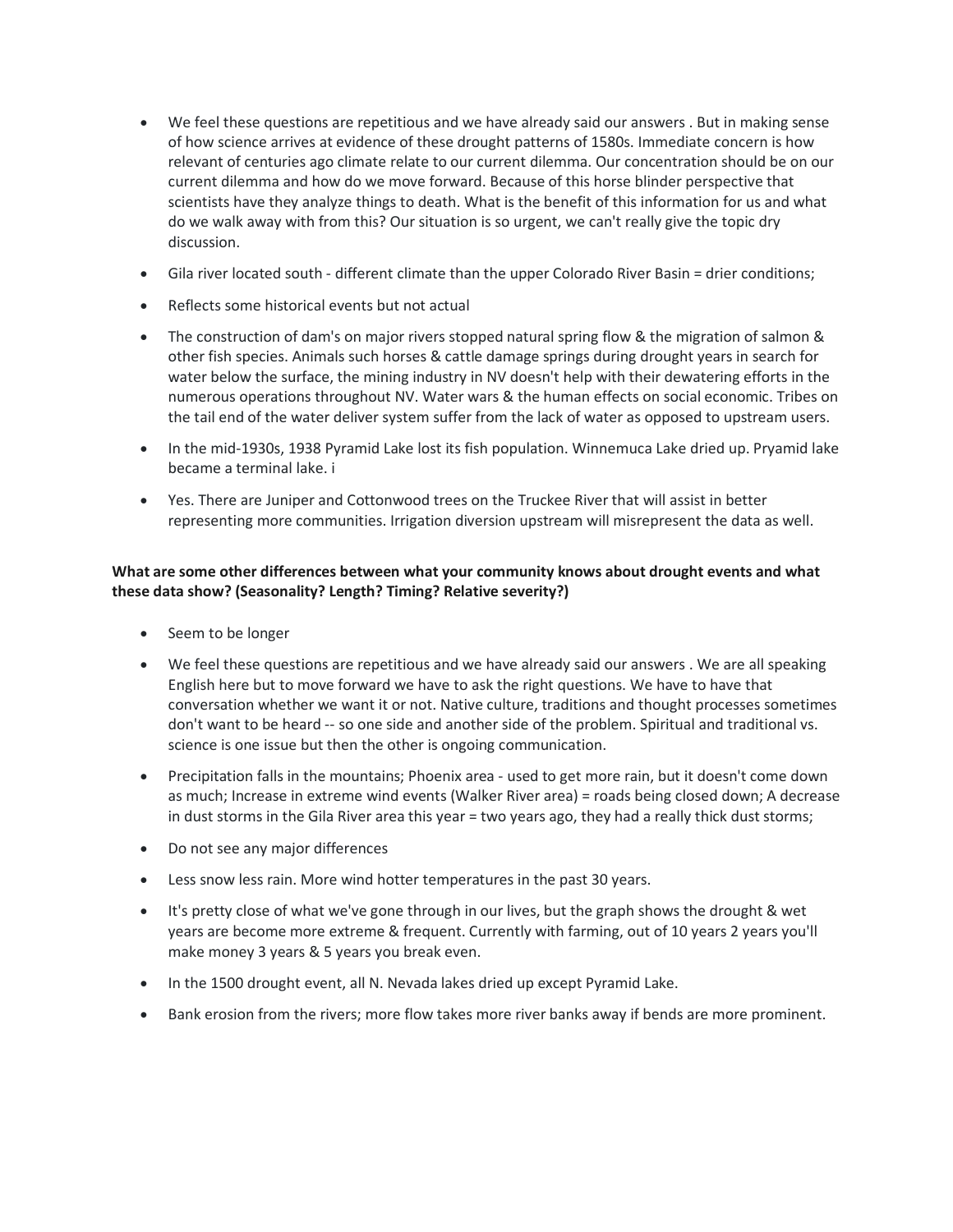### **What lessons about drought resilience have been passed down through generations?**

- Plant indicators of overgrazing during drought if species are missing, that can tell you something as well Things will be different now, perennial streams might be lost - water harvesting, permaculture, building up water table, hydromulching rather than use of pesticides
- We feel these questions are repetitious and we have already said our answers . I grew up a certain way but now I live a certain way and you have to have balance. Is climate change actually cyclical -that is, is it something that the earth does cyclically? We have cycles throughout the year (seasons), moon cycles, for example, so are these climate events cyclical. Such a complicated lesson for humanity that it requires input and respectful discussion which means that we are all equals, regardless of higher degrees and expertise. Scientists cannot feel/think that they are more important than the grandmother sitting at the sheep camp who isn't formally educated. Formal science degrees and research cannot replace this kind of real knowledge. Some profound questions cannot be answered by science. "Record of Change: Science and Elder Observations on the Navajo Nation" documentary on Navajo Nation (https://youtu.be/47ufP a9hPE) explains this and everybody may want to watch this. The capacity-building intended by this project is happening in opposite way. The data scientists are looking for lives inside the people.
- The fact that when reservations were established as ranch and farming communities all is impacted
- Did Tribes move from geographic regions as a result of local climate conditions? Is there a record of stories shared between generations of how families adapted? Non-native populations attempting to homestead lands during dust-bowl era are forced to move and relocate for economic reasons. Prior to reservations, tribes were mobile and moved to hunt and gather food. Drought may have affected availability of food forcing tribes to follow the paths to track wildlife and where water was flowing. Hunters and gatherers roamed vast areas of geographic regions. Tribal clan systems of the Navajo were located near water sources. Moved from lands by Spaniards and European settlers. Early tribes in Southwest were impacted by interaction with Spaniards.
- In good years when you can make money on crops you still must watch the market trends since over abundance of crops can drive the prices down.
- You can't depend on anyone else.
- During drier years, pinyon pine trees bear smaller pinyons than wetter seasons.

### **How did your community recover from droughts in the past? How long did that recovery take?**

- The recent drought and Upstream diversions (past 120 years) has not been overcome despite a water settlement. Effects on the environment have sever in addition to health impacts on the people.
- We feel these questions are repetitious and we have already said our answers. When you speak to scientists they get uncomfortable and they change the subject, kind of like car salesmen. The salesman has one track mind-- to make that sale. The scientist has one track mind -- to have his/her conclusions validated. What is driving the scientists? So bottom line is to come back to who you are and where you come from... there is always a way forward from this place. Coming from a place of who you are allows to work with science more effectively.
- Gila = they didn't have any water (dammed and diverted), so droughts didn't really impact them = put all action into recovering water rights; several decade battle;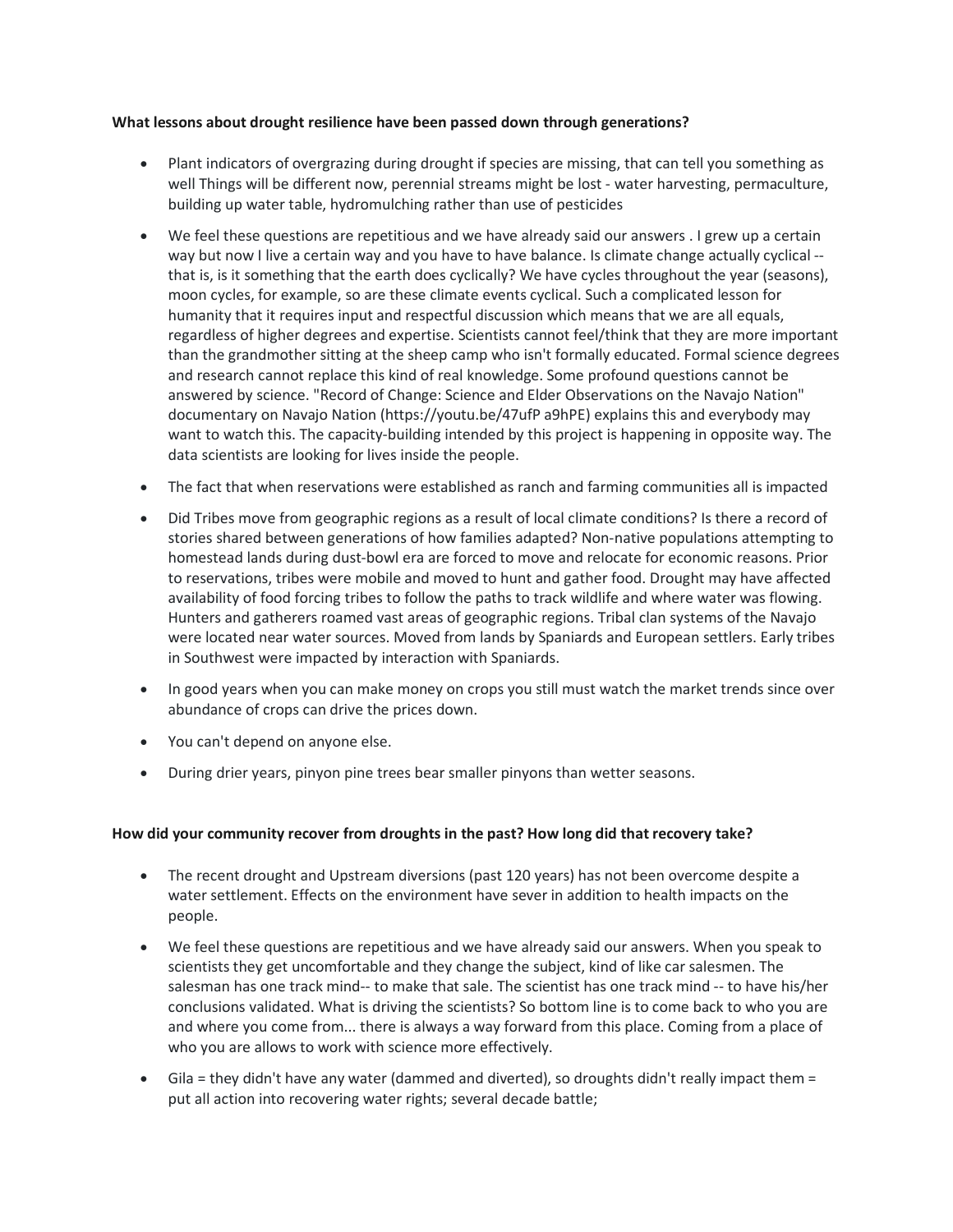- Repair, rebuild, replant, and some entities have never recovered
- Still in recovery
- Changing irrigation method technologies. Moving from "flood" method to sprinkler and dripapplication. to minimize water loss from evaporation, and
- Still recovering. Not sure it's possible with climate change. Fought, and still fighting, for water rights.
- Working with National Fish and Wildlife to create more sufficient stream flows specifically for the trout and recovering from the damaged lake.

## **Session 3: Regional Experiences in the Future**

# **How will families and communities in your region achieve food and resource security and sovereignty over the next century under each of these scenarios?**

- Become more self-sufficient growing gardens and orchards on a family scale. Hoophouses/greenhouses for growing produce helps with becoming self-sustaining. If sovereignty means control of some sort it is only controlling within the family or community it is a smaller scale in the big world
- Coming up with new ways of using water = instead of flood irrigation consider alternatives; look to alternative sources such as pumping water (groundwater); using water more efficiently - make it stretch further; -aquaponics = greenhouses, efficient water uses = longer growing season; -food preservation (canning); -getting permits to use groundwater = obtain more water rights; -defensible space for fire protection; -fire protection for outside areas that need to be protected = e.g. grazing; turn out during noxious weeds = almost 50% of pyramid lake reservation burned;
- Growing your own produce, e.g., hoop houses gardens. Hunting, fishing, gathering traditional food sources. Issues tribes face is getting more people interested in working to achieve this goal, they find it so much more convenient to purchase food from the store.
- large scale watershed planning need to recognize interconnections between social ecological cultural how to change policy around land use and building ecological resiliency what are the political and systematic barriers
- Change what foods we eat, to more drought-resistant crops. Switching from ag-based economy to renewable energy (e.g., geothermal). How do we humans adapt physiologically to higher temps? Our children? More restrictive fishing regulations to protect fish populations when water temps are high. Build new homes with central A/C, build more shades for kids. Evaporative cooling doesn't work anymore, due to smoke. Building more hoop and greenhouses. More gardening. Family-based. Investing in more solar tech.
- If we are going to talk solutions, scientists must hear the Indigenous perspectives. Otherwise, if science can make it rain, let's see it. Perhaps we can make it rain. Right here and now, if you want to hear possible solutions you need to hear us. We talk about food security on the Navajo Nation, but still if we cannot address the bigger issue -- global climate change impacts. On a global spectrum let's cut to the chase. Science and technology have horse blinder perspectives on the world due to training. If science and people of academia are not able to provide the opportunity for us to say what we need to say, then they are part of the problem.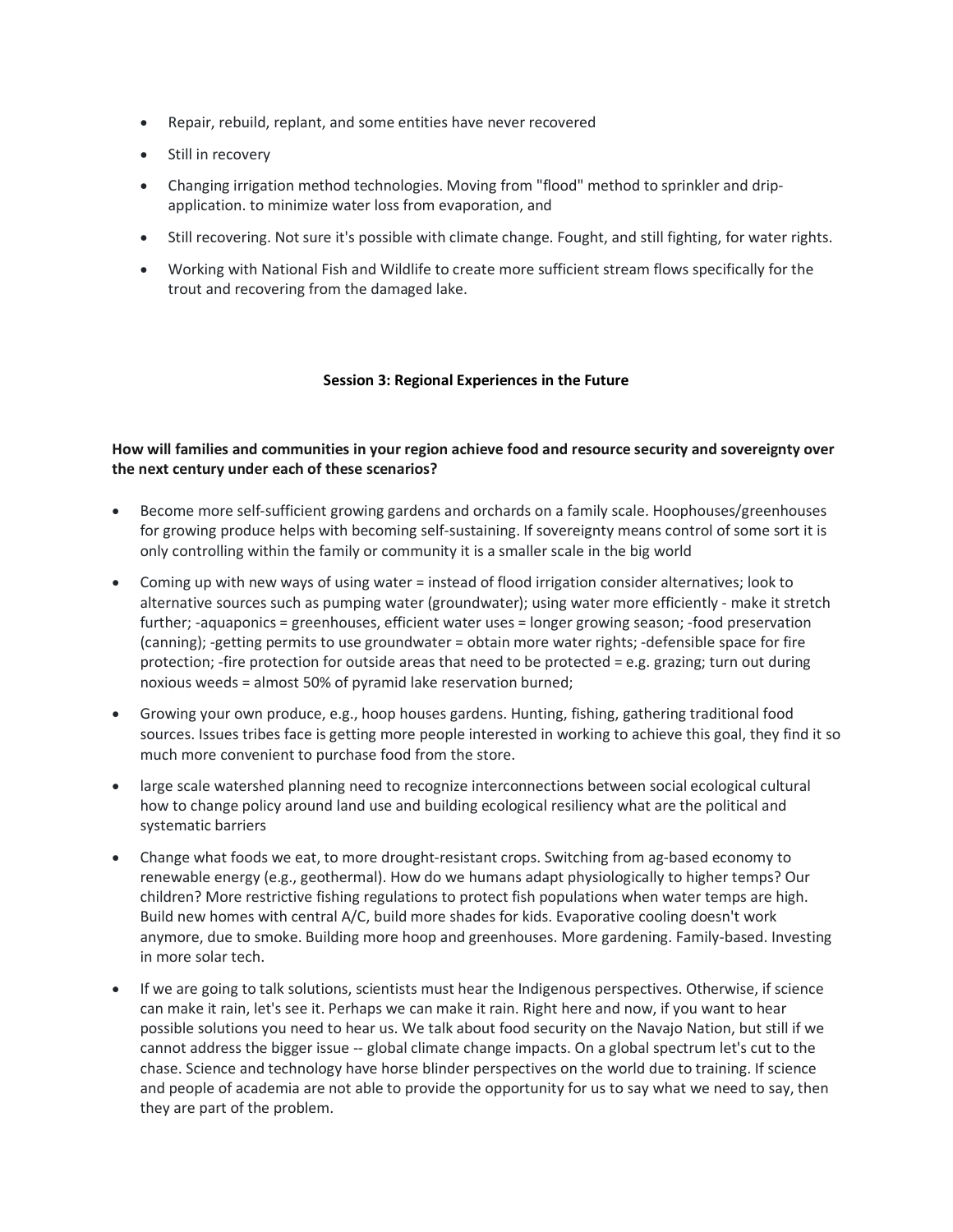- For food sovereignty and security, the community needs to encourage personal farming vegetables and fruits for personal consumption at first. Once the people become secure with their ability to grow, create farmer's markets in the communities to circulate currency into the community rather than outside of the community. Eventually expand into having massive farmer's markets that will have multiple reservations attending. The produce could even be traded for other types of produce as well, having families specify into growing one or two crops.
- large scale watershed planning need to recognize interconnections between social ecological cultural how to change policy around land use and building ecological resiliency what are the political and systematic barriers
- Farming Design more efficient irrigation systems Develop alternative cropping systems Communities Develop sustainable food sources (individual and community gardens) Develop infrastructure that will handle the floods that may occurr. Range management systems need to be modified to best handle the weather variations (fire , flood ,and droughts)
- Consider drip irrigation (or other technologies ) or crop selection and match crop to the region . Consider technological advances. Adapt crops to the climate. Water conservation through converting open canals to pipeline and water education.

## **What advice would you give to your grandchildren about how to flourish under each of the scenarios?**

- To pay attention to all that is around you. You see someone litter you pick it up instead if throwing debris on the earth. Respect earth we walk upon water we need and air we breathe. Love life
- -never give up; -teaching each other about some of those older ways = hunting, gardening, livestock, preserving food for droughts (canning, drying foods, etc.); everyone used to always have their own gardens no matter what;
- Targeting our youth to understand the value of hard work & change their attitudes to reflect a better quality for a better future. This allows our younger generation to understand the situation regarding food sovereignty today will fall on their shoulders sooner than they think. To keep our cultures & traditions by eating wild game & foods.
- RESIST! build new institutions of environmental governance and restore traditional agricultural and migratory practices verifying oral traditions with data -- helps to recognize the value of these oral stories leaders are carrying out an adaptation plan that protects them at teh cost of everyone else. We need something better. This is not working for us. The Global Youth Movement is going in this direction but it hasn't trickled down to local level. Youth needs a voice - get involved in local politics, judges, magistrates, county commissioners that can affect change more immediately
- Can't be lazy (starve or survive) Become as self sufficient as possible
- Return agriculture education to schools.

### **What other kinds of information would be useful for planning for your household / community / region?**

• Information is useful. More solutions to be stressed on how we need to conserve our resources as a nation. Slow down development and destruction of land and water. We need to continue with our culture and traditions as Indigenous people caretakers of the world we live in today.